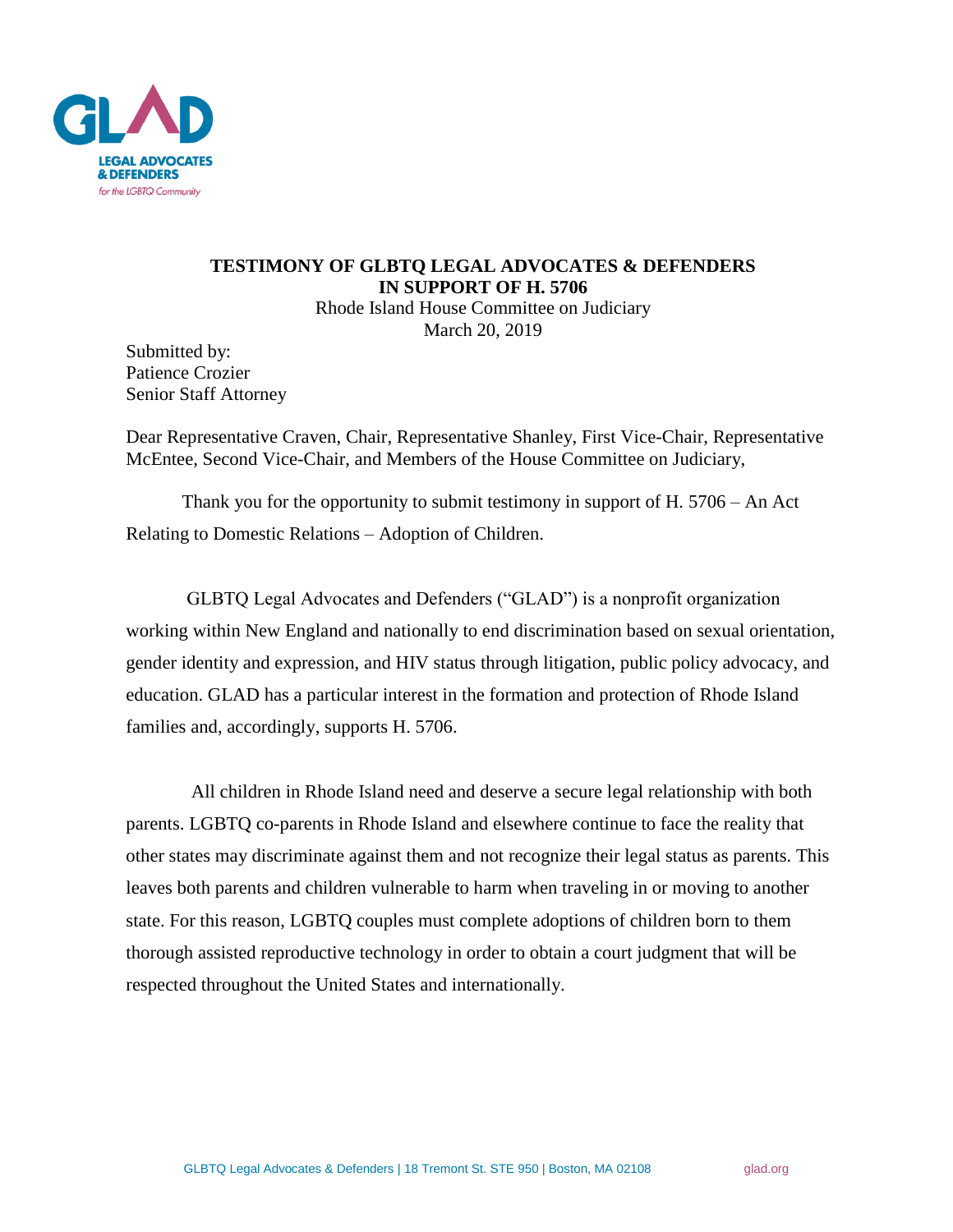H 5706 advances Rhode Island's vital interest in the security of legal parent-child relationships. It eliminates burdensome and costly barriers in the adoption process for couples who planned for and built their families through assisted reproductive technology.

Rhode Island has a distinct interest in creating family laws that ensure positive, clear, and consistent outcomes for all families. As of 2016, approximately 4% of individuals living in Rhode Island identified as  $LGBTQ$ <sup>1</sup>. According to Centers for Disease Control and Prevention, in 2017 43.9% of all births in Rhode Island were to unmarried women.<sup>2</sup> Further, in 2015 2.4% of infants born in Rhode Island (approximately 268) were born through assisted reproductive technology. $3$ 

Since many LGBTQ families have their children through assisted reproductive technology, LGBTQ parents find themselves in the odd situation of having to adopt their own children. This is a situation not ordinarily faced by non-LGBTQ parents.

It is important for LGBTQ individuals to adopt their own children to prevent complications imposed by conflicting state laws. Not all states protect the rights of same-sex parents, particularly those who are unmarried. Accordingly, same-sex parents are often encouraged to adopt their children to ensure that their rights as parents are respected in every state.<sup>4</sup> If parents are unable to adopt their children, their parentage may not be recognized outside of their home state. Adoption, however, provides assurance that parents are recognized no matter where they go. Adoption itself is a judgment by the court that retains full faith and credit, despite another state's individual laws.<sup>5</sup>

https://www.cdc.gov/mmwr/volumes/67/ss/ss6703a1.htm.

<sup>4</sup> *Legal Recognition of LGBT Families*, NATIONAL CENTER FOR LESBIAN RIGHTS, 2 (2019)

<sup>5</sup> *Id.* at 3.

 $\overline{a}$ 

<sup>1</sup> Gary J. Gates, *Vermont Leads States in LGBT Identification*, GALLUP (Feb. 6, 2017),

https://news.gallup.com/poll/203513/vermont-leads-states-lgbt-identification.aspx.

<sup>2</sup> *Percentage of Births to Unmarried Mothers by* State, CENTERS FOR DISEASE CONTROL AND PREVENTION, (last updated, January 15, 2019), https://www.cdc.gov/nchs/pressroom/sosmap/unmarried/unmarried.htm.

<sup>3</sup> Saswati Sunderam et al., *Assisted Reproductive Technology Surveillance – United States, 2015*, CENTERS FOR DISEASE CONTROL AND PREVENTION, Table 3, (February 16, 2018),

http://www.nclrights.org/wp-content/uploads/2013/07/Legal\_Recognition\_of\_LGBT\_Families.pdf; *see* V.L v. E.L., 136 S.Ct. 1017 (2016) (holding that Alabama had to afford full faith and credit to a second-parent adoption in Georgia).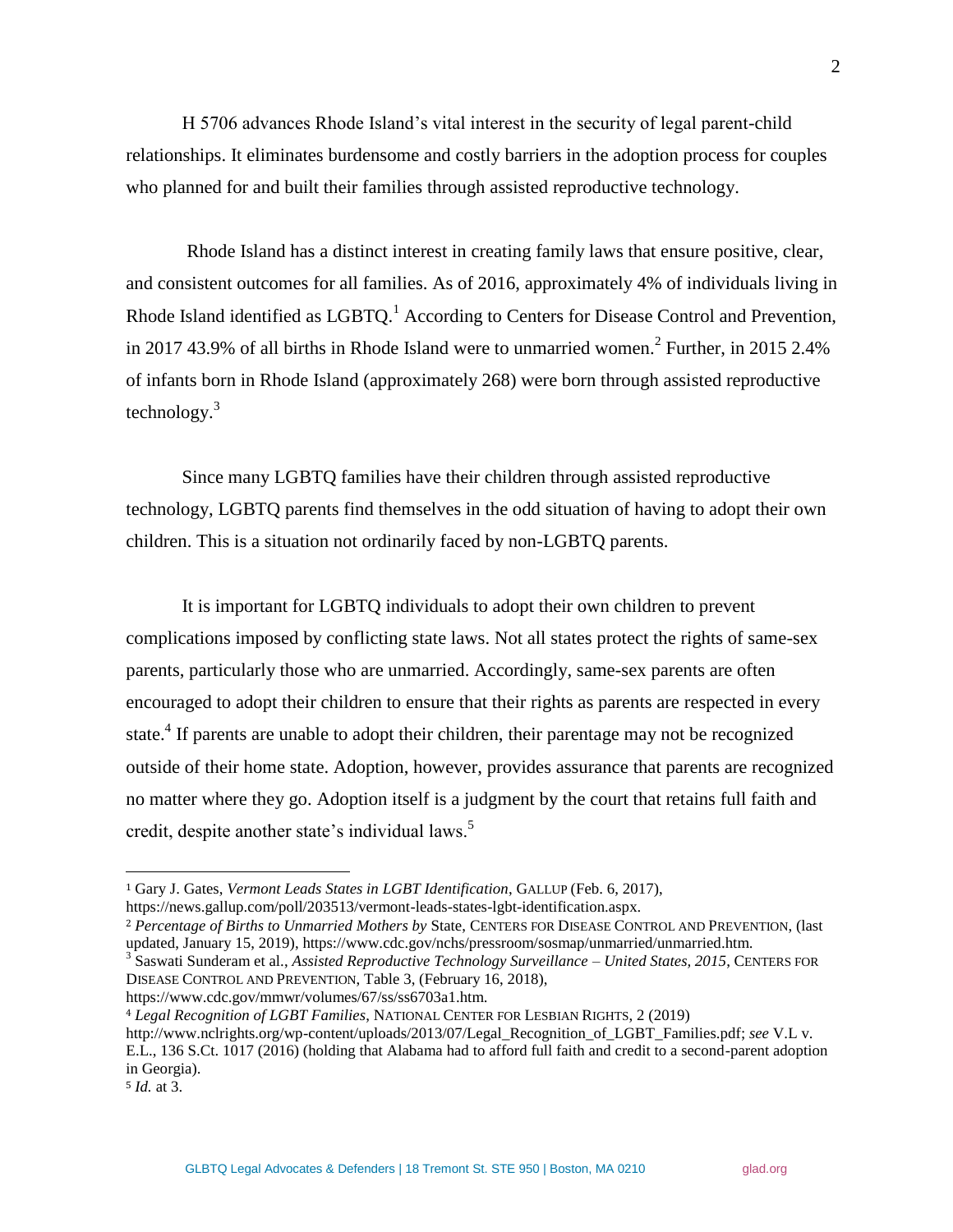Rhode Island's adoption process contains a number of barriers that are a deterrent to vital adoptions by same-sex couples. A recent case litigated by GLAD, In *In re Parentage of a Minor Child*, demonstrates some of the obstacles LGBTQ couples face that this bill will address. In that case, GLAD secured an order of parentage for a non-biological mother who sought to adopt the child that she and her partner planned and had together, through assisted reproduction.<sup>6</sup> The Rhode Island Family Court division required that the couple post an advertisement, alerting the sperm donor of the adoption, in the newspaper.<sup>7</sup> That case provides one example of the challenges that couples in Rhode Island face with the current adoption procedures.

Adoptions of this sort in Rhode Island still require home studies and notice to donors. Home studies can be time consuming, invasive, and costly for Rhode Island families, and mandatory notification of gamete donors can lengthen the adoption process and raise fear in families that an unknown donor may step forward to claim parentage. The current adoption process discourages families from adopting which leaves children vulnerable and uncertain of their legal parentage. This is particularly true for unmarried partners. For LGBTQ couples who plan, with intention, to create families by having children, the adoption process should come with ease. These individuals seek to use the adoption system to confirm their rightful parentage.

Substantively, H. 5706 addresses and remedies many of these concerns related to adoption. The bill creates ease in adoption by eliminating the required home visit and donor notification requirements. Specifically, section (f) states that if the petitioners conceived through assisted reproductive technology with donor gametes, they are not required to notify the donor of the adoption.<sup>8</sup> Section (g) notes that, unless court ordered for good cause, petitioners under this Act shall not be subject to an investigation or home study.<sup>9</sup>

 $\overline{a}$ 

3

 $6$  In re Parentage of a Minor Child, Family Court Case No. 2015-0877-1, at  $*1-2$  (2015).

<sup>7</sup> *Id.* 

<sup>8</sup> *See* H. 5706(f), 2016 Leg., Reg. Sess. (R.I. 2019).

<sup>9</sup> *See* H. 5706(g)(2).